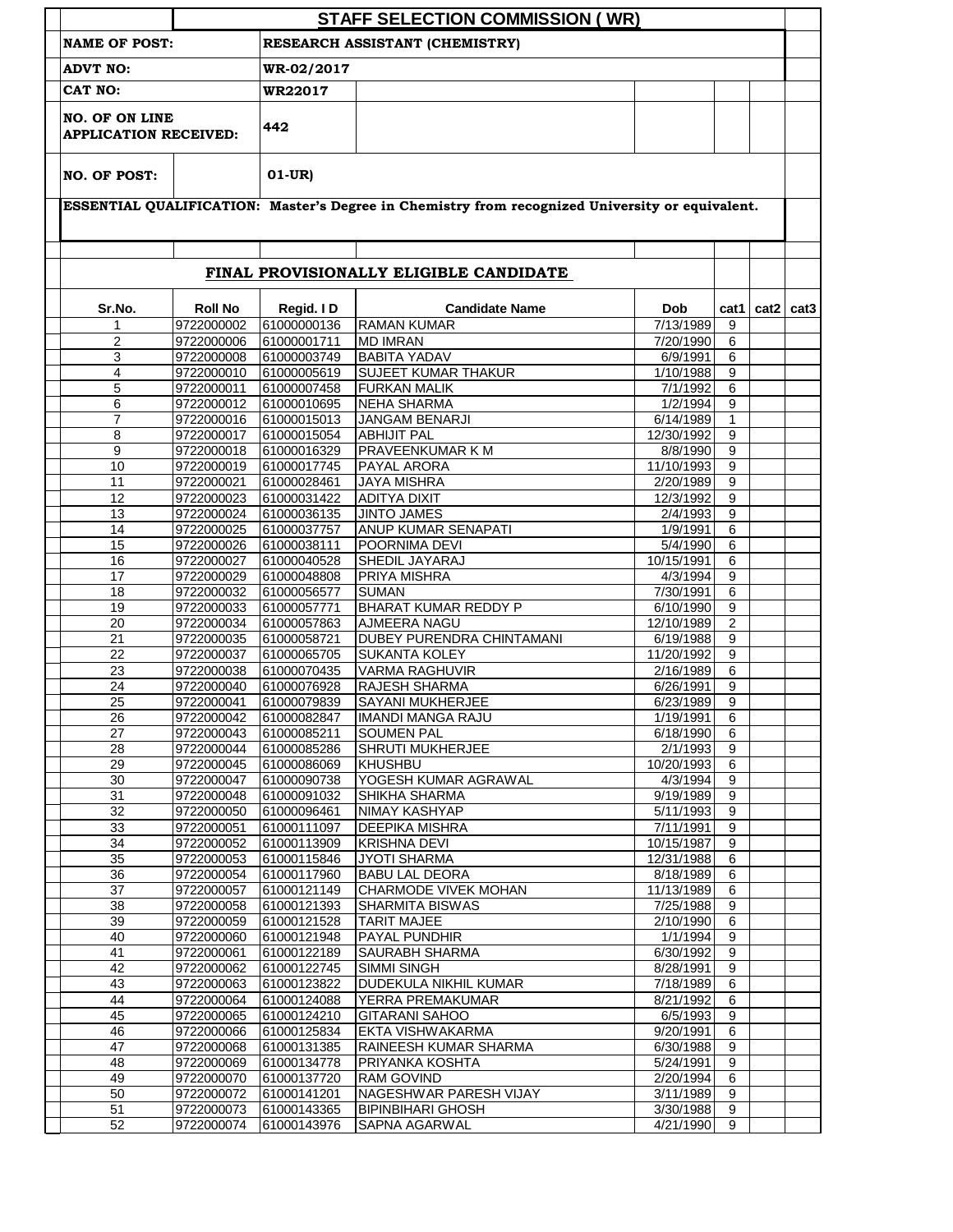| 53  | 9722000076 | 61000144738 | <b>SHAHID JAMAL</b>           | 1/18/1993  | 6                                 |   |
|-----|------------|-------------|-------------------------------|------------|-----------------------------------|---|
| 54  | 9722000079 | 61000149949 | URVASHI SINGH                 | 12/30/1993 | 9                                 |   |
| 55  | 9722000080 | 61000150170 | <b>KIRTI PRASAD</b>           | 1/18/1989  | 6                                 |   |
| 56  | 9722000081 | 61000150439 | <b>VARAPRASAD SOMISETTI</b>   | 6/8/1989   | 9                                 |   |
| 57  | 9722000082 | 61000151965 | <b>VIKRANT BABU</b>           | 7/1/1993   | 1                                 |   |
| 58  | 9722000083 | 61000152537 | SUBHANSHI KULSHRESTHA         | 10/30/1991 | $\overline{9}$                    |   |
| 59  | 9722000084 | 61000153214 | <b>RIYA DUTTA</b>             | 3/16/1992  | 9                                 |   |
| 60  | 9722000085 | 61000153562 | <b>SHASHANK SINGH</b>         | 5/1/1991   | 1                                 |   |
| 61  | 9722000086 | 61000155276 | <b>SWARUP KUNDU</b>           | 12/23/1992 | 9                                 |   |
| 62  | 9722000087 | 61000157477 | YAMINI TYAGI                  | 12/25/1991 | $9\,$                             |   |
| 63  | 9722000088 | 61000158734 | PEDDI SUDHIR REDDY            | 7/29/1991  | 9                                 |   |
| 64  | 9722000089 | 61000159451 | SOURAV KONER                  | 1/20/1993  | $\boldsymbol{9}$                  |   |
| 65  | 9722000091 | 61000162655 | <b>GANDETI VENKATARAMANA</b>  | 7/5/1991   | 6                                 |   |
|     | 9722000093 |             | KATHI RAKESH KUMAR            | 10/20/1988 |                                   |   |
| 66  |            | 61000163935 |                               | 4/24/1992  | 6                                 |   |
| 67  | 9722000095 | 61000175392 | D JEIYENDIRA PRADEEP          |            | 9                                 |   |
| 68  | 9722000096 | 61000175760 | <b>MADHUSREE BARICK</b>       | 3/22/1991  | 9                                 |   |
| 69  | 9722000099 | 61000182361 | PAWAR DADASAHEB SHIVAJI       | 5/7/1991   | 9                                 |   |
| 70  | 9722000100 | 61000182726 | CHOPPA VARALAKSHMI            | 7/15/1991  | 6                                 |   |
| 71  | 9722000101 | 61000183515 | HITESH KUMAR SINGH            | 7/4/1988   | 9                                 |   |
| 72  | 9722000102 | 61000186504 | <b>SAURABH JAIMAN</b>         | 7/5/1990   | $\boldsymbol{9}$                  |   |
| 73  | 9722000103 | 61000186653 | <b>MARY BINISHMA PT</b>       | 7/22/1988  | 6                                 |   |
| 74  | 9722000107 | 61000192970 | <b>ABHIJIT NANDAN</b>         | 12/25/1990 | 6                                 |   |
| 75  | 9722000108 | 61000196895 | KOYILADA N S BHUJANGARAO      | 6/12/1990  | 6                                 |   |
| 76  | 9722000109 | 61000197836 | <b>SUPRIYA KLAURAM KHORE</b>  | 8/3/1992   | $\overline{9}$                    |   |
| 77  | 9722000110 | 61000200350 | <b>MONIKA SRIVASTAVA</b>      | 1/15/1991  | 9                                 |   |
| 78  | 9722000111 | 61000202510 | <b>GOURAV SHARMA</b>          | 11/19/1992 | 9                                 |   |
| 79  | 9722000112 | 61000206034 | <b>DHARMENDER SINGH</b>       | 1/15/1989  | $\boldsymbol{9}$                  |   |
| 80  | 9722000113 | 61000211158 | ANAMIKA PAURIA                | 9/12/1994  | 9                                 |   |
| 81  | 9722000114 | 61000212113 | SNEHASISH SANYAL              | 11/21/1989 | $\overline{9}$                    |   |
| 82  | 9722000116 | 61000214721 | <b>KAUSHIK NASKAR</b>         | 10/5/1990  | 9                                 |   |
| 83  | 9722000117 | 61000217015 | <b>DEVENDER KUMAR</b>         | 3/4/1992   | $\overline{6}$                    |   |
| 84  | 9722000119 | 61000218502 | <b>PREETI SRIVASTAVA</b>      | 10/7/1991  | $9\,$                             |   |
| 85  | 9722000121 |             |                               | 12/9/1988  | 6                                 |   |
|     |            | 61000223137 | <b>SURYA UNNIK</b>            |            |                                   |   |
| 86  | 9722000122 | 61000224004 | <b>SAMRAT MITRA</b>           | 8/12/1989  | 9                                 |   |
| 87  | 9722000123 | 61000227396 | NARENDRA KUMAR                | 5/15/1989  | $\mathbf{1}$                      |   |
| 88  | 9722000124 | 61000229106 | AKSHAY                        | 12/28/1987 | 9                                 |   |
| 89  | 9722000125 | 61000229277 | <b>DULLA RAMAKRISHNA</b>      | 10/10/1990 | 6                                 |   |
| 90  | 9722000126 | 61000236319 | <b>SUBODH ANIL NAGDEVE</b>    | 10/20/1987 | $\mathbf{1}$                      |   |
| 91  | 9722000127 | 61000236533 | PRADIP SAHEBRAO JADHAO        | 10/30/1991 | 9                                 |   |
| 92  | 9722000129 | 61000241036 | <b>NEHA SAHU</b>              | 6/19/1988  | 9                                 |   |
| 93  | 9722000130 | 61000242445 | <b>ABHISHEK KUMAR DUBEY</b>   | 8/10/1992  | 9                                 |   |
| 94  | 9722000134 | 61000252306 | <b>SONAM SUWASIA</b>          | 4/11/1991  | $\mathbf{1}$                      |   |
| 95  | 9722000135 | 61000254483 | DAS RAJESH DURGAPADA          | 12/17/1992 | 9                                 |   |
| 96  | 9722000137 | 61000257508 | YERAM PRASHANT DNYANDEO       | 6/2/1988   | 6                                 |   |
| 97  | 9722000138 | 61000258078 | BAIREDDI APPALANAIDU          | 3/3/1991   | 6                                 |   |
| 98  | 9722000139 | 61000258104 | JAISHREE NAUTIYAL             | 7/20/1993  | 9                                 |   |
| 99  | 9722000141 | 61000274518 | <b>APOORVA</b>                | 8/30/1993  | 9                                 |   |
| 100 | 9722000143 | 61000281477 | <b>NEERAJ KUMAR</b>           | 5/3/1989   | 1                                 |   |
| 101 | 9722000144 | 61000282936 | <b>ALOK KUMAR</b>             | 6/6/1990   | $\overline{9}$                    |   |
| 102 | 9722000147 | 61000292660 | <b>BALJEET</b>                | 11/5/1993  | 6                                 |   |
| 103 |            | 61000302020 | SANGHAVI BINDI SHASHIKANTBHAI | 7/9/1991   | $\overline{9}$                    |   |
|     | 9722000150 |             |                               |            |                                   |   |
| 104 | 9722000151 | 61000303453 | <b>HIMANI RAWAT</b>           | 1/22/1989  | $\overline{9}$<br>$6\overline{6}$ |   |
| 105 | 9722000152 | 61000308675 | MAHENDRA PAL YADAV            | 12/1/1991  |                                   |   |
| 106 | 9722000153 | 61000310203 | KUMUD SONI                    | 3/26/1995  | 1                                 |   |
| 107 | 9722000154 | 61000319955 | <b>RATNAM KAVITHA</b>         | 7/27/1989  | 1                                 |   |
| 108 | 9722000155 | 61000320933 | <b>MARTINA DEVI</b>           | 4/5/1988   | $\,6\,$                           |   |
| 109 | 9722000156 | 61000323633 | <b>AKASH</b>                  | 6/27/1987  | 6                                 | 5 |
| 110 | 9722000157 | 61000327204 | RINU SANDHYAV                 | 5/28/1994  | 6                                 |   |
| 111 | 9722000159 | 61000347038 | <b>RAHUL PATEL</b>            | 10/30/1994 | 6                                 |   |
| 112 | 9722000160 | 61000356176 | SAMMO BHATTACHARYA            | 5/31/1993  | $\overline{9}$                    |   |
| 113 | 9722000161 | 61000356605 | POOJA SINGH                   | 1/5/1990   | $\overline{9}$                    |   |
| 114 | 9722000163 | 61000368278 | UTSAV SENGUPTA                | 8/4/1993   | $\overline{9}$                    |   |
| 115 | 9722000164 | 61000372888 | AURJUMAND MOHI UD DIN         | 4/15/1986  | $\overline{9}$                    |   |
| 116 | 9722000168 | 61000404054 | <b>HARIKRISHNAN T</b>         | 6/1/1993   | $\boldsymbol{9}$                  |   |
| 117 | 9722000169 | 61000404287 | <b>ASLAM KHAN</b>             | 8/3/1989   | $\overline{9}$                    |   |
| 118 | 9722000171 | 61000409423 | <b>NIKHIL ARUN DHUMNE</b>     | 9/4/1992   | $\overline{9}$                    |   |
| 119 | 9722000174 | 61000438496 | <b>RISHANK KUMAR</b>          | 6/20/1995  | $\mathbf{1}$                      |   |
| 120 | 9722000177 | 61000446366 | MATONDKAR SHAILESH SADANAND   | 1/26/1994  | 9                                 |   |
| 121 | 9722000178 | 61000451306 | SANGEETA KUMARI               | 7/9/1992   | 6                                 |   |
| 122 | 9722000180 | 61000473558 | <b>SHEIKH NAGMA RAJJAK</b>    | 3/25/1993  | 6                                 |   |
| 123 | 9722000181 | 61000476688 | P SAIKIRAN REDDY              | 12/7/1989  | 9                                 |   |
| 124 | 9722000182 | 61000479660 | PRIYA SHARMA                  | 10/17/1990 | 9                                 |   |
|     |            |             |                               |            |                                   |   |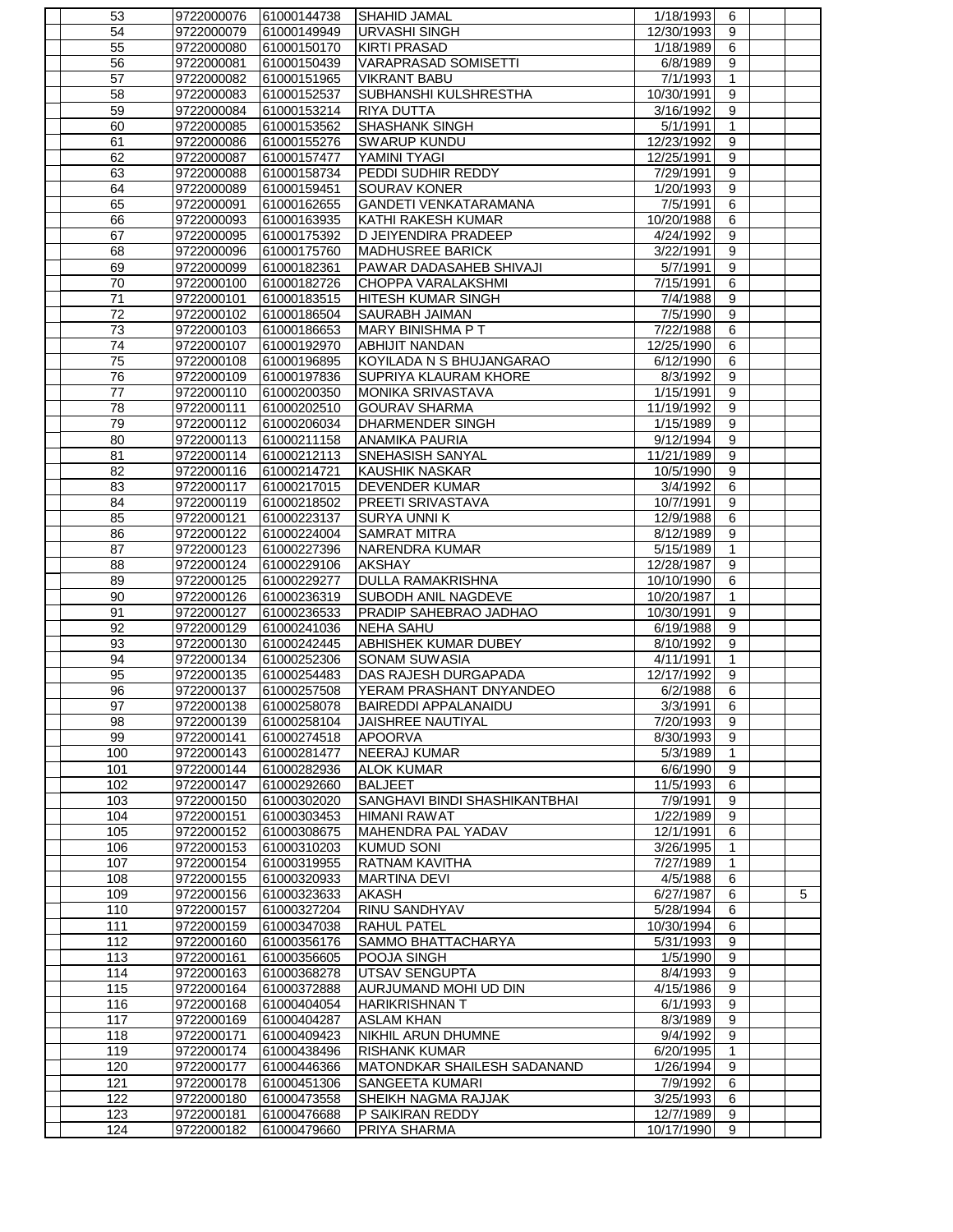| 125 | 9722000183 | 61000499810 | <b>VINEET KUMAR MALL</b>              | 1/1/1992             | 6                |  |
|-----|------------|-------------|---------------------------------------|----------------------|------------------|--|
| 126 | 9722000184 | 61000500131 | <b>SHERU NAGARAJU</b>                 | 9/25/1992            | 6                |  |
| 127 | 9722000185 | 61000502486 | POOJA RANI                            | 7/1/1993             | 9                |  |
| 128 | 9722000186 | 61000506553 | <b>PRASHANT SITOKE</b>                | 4/17/1989            | 9                |  |
| 129 | 9722000187 | 61000512916 | <b>MELLA LOKESH KUMAR</b>             | 4/16/1991            | 6                |  |
| 130 | 9722000188 | 61000517930 | <b>TANMAY BATLESHWAR</b>              | 6/12/1992            | $\overline{9}$   |  |
| 131 | 9722000189 | 61000520843 | <b>ANSHIKA GUPTA</b>                  | 12/7/1992            | $\boldsymbol{9}$ |  |
| 132 | 9722000191 | 61000529298 | <b>RENUKA</b>                         | 12/20/1992           | 6                |  |
| 133 | 9722000192 | 61000529944 | APEKSHA RAMESH                        | 1/5/1994             | $\overline{9}$   |  |
| 134 | 9722000193 | 61000531205 | RAM PRAKASH TRIPATHI                  | 7/5/1991             | 9                |  |
| 135 | 9722000194 | 61000533371 | DEVARAPALLI SRINIVASA RAO             | 9/20/1991            | 6                |  |
| 136 | 9722000195 | 61000534528 | <b>AITHAGONI SATHISH</b>              | 8/6/1989             | 6                |  |
| 137 | 9722000196 | 61000538347 | <b>ANKIT TRIPATHI</b>                 | 9/16/1993            | $\overline{9}$   |  |
| 138 | 9722000197 | 61000538857 | MOPURI YUGANDHAR REDDY                | 6/17/1991            | 9                |  |
| 139 | 9722000198 | 61000542782 | <b>SIMMI SINGH</b>                    | 2/23/1989            | $\overline{9}$   |  |
| 140 | 9722000200 | 61000555890 | <b>GARUD ABHIJEET KRISHNAT</b>        | 1/21/1990            | $\boldsymbol{9}$ |  |
| 141 | 9722000201 | 61000563266 | <b>MADHURIMA BORAL</b>                | 7/23/1992            | $\boldsymbol{9}$ |  |
| 142 | 9722000202 | 61000564058 | <b>VISHNU SAINI</b>                   | 3/5/1990             | $\,6\,$          |  |
| 143 | 9722000203 | 61000565667 | <b>RAVI RANJAN</b>                    | 1/20/1990            | $\boldsymbol{9}$ |  |
| 144 | 9722000204 | 61000569721 | <b>PRAVEENA PR</b>                    | 7/27/1994            | $\,6\,$          |  |
| 145 | 9722000205 | 61000575765 | <b>VIVEK KUMAR PANDEY</b>             | 2/12/1988            | 9                |  |
| 146 | 9722000206 | 61000575888 | CHANDANSHIVE UDAY BHARAT              | 5/23/1992            | $\mathbf{1}$     |  |
| 147 | 9722000207 | 61000598137 | GUDIVADA VENKATA RAVI KUMAR           | 7/4/1992             | 6                |  |
| 148 |            |             |                                       |                      | $\overline{9}$   |  |
|     | 9722000208 | 61000599586 | <b>DARSHANA JOSHI</b>                 | 12/31/1992           |                  |  |
| 149 | 9722000209 | 61000616424 | <b>SHALINI SHUKLA</b>                 | 5/31/1990            | $\overline{9}$   |  |
| 150 | 9722000210 | 61000623171 | <b>ARYA ANILKUMAR</b>                 | 10/14/1994           | 6                |  |
| 151 | 9722000211 | 61000627896 | RAJENDRA NATH MITRA                   | 9/21/1991            | $\boldsymbol{9}$ |  |
| 152 | 9722000212 | 61000629436 | MANAPURE MADHURI VIJAY                | 12/7/1990            | $\boldsymbol{9}$ |  |
| 153 | 9722000213 | 61000630099 | SONAW ANE SUNITA MAHADEO              | 6/1/1993             | 9                |  |
| 154 | 9722000215 | 61000632490 | PRABHANSHU KAMAL                      | 7/18/1995            | 6                |  |
| 155 | 9722000218 | 61000636498 | VARMA DILIPKUMAR SHAMBHUBHAI          | 5/29/1989            | $\mathbf{1}$     |  |
| 156 | 9722000224 | 61000641073 | VEMULA VENKATA PRATYUSHA              | 4/22/1991            | 6                |  |
| 157 | 9722000227 | 61000647608 | SURIKANTI GANESH REDDY                | 7/30/1990            | 9                |  |
| 158 | 9722000232 | 61000653897 | PRG NALLAPPA REDDY                    | 4/5/1990             | 9                |  |
| 159 | 9722000235 | 61000657100 | <b>KAUMUDI YADAV</b>                  | 4/5/1989             | 6                |  |
| 160 | 9722000238 | 61000659075 | SAMYABRATA SAHA                       | 6/16/1994            | 1                |  |
| 161 | 9722000239 | 61000659437 | MOURYA ANIL NARADPRASAD               | 1/10/1991            | 9                |  |
| 162 | 9722000241 | 61000665336 | <b>APARNA PINGILY</b>                 | 2/14/1989            | $\overline{9}$   |  |
| 163 | 9722000244 | 61000667338 | SHIPRA VERMA                          | 7/11/1988            | 6                |  |
| 164 | 9722000245 | 61000667914 | <b>GAWANDE KOMAL NARAYANRAO</b>       | 12/3/1990            | 1                |  |
| 165 | 9722000246 | 61000668020 | <b>NEHA SHARMA</b>                    | 10/6/1991            | 9                |  |
| 166 | 9722000247 | 61000669306 | <b>VINOD KUMAR ARAVILLI</b>           | 7/26/1988            | 9                |  |
| 167 | 9722000251 | 61000674385 | IKATIREDDY RAMA YOGIREDDY             | 8/10/1990            | 9                |  |
| 168 | 9722000253 | 61000681099 | <b>DEEPAK GUPTA</b>                   | 1/28/1990            | $\overline{9}$   |  |
| 169 | 9722000254 | 61000683064 | <b>YOGITA LAXMAN BABAR</b>            | 9/10/1994            | 9                |  |
| 170 | 9722000256 | 61000692439 | <b>MANISHA</b>                        | 9/17/1990            | 9                |  |
| 171 | 9722000259 | 61000698293 | <b>GEETANJALI MAURYA</b>              | 12/3/1989            | 6                |  |
| 172 | 9722000260 | 61000702016 | PATIL SONALI PRAKASH                  | 1/23/1992            | $\boldsymbol{9}$ |  |
| 173 | 9722000262 | 61000706902 | <b>PREETI MISHRA</b>                  | 4/4/1992             | $\overline{9}$   |  |
| 174 | 9722000264 | 61000712379 | PARAMITA DAS                          | 5/28/1992            | $\boldsymbol{9}$ |  |
| 175 | 9722000267 | 61000717716 | <b>TAPAN SAHOO</b>                    | 8/14/1988            | $\overline{6}$   |  |
| 176 | 9722000273 | 61000725709 | <b>GOUND PANKAJ KUMAR</b>             | 7/25/1990            | 9                |  |
| 177 | 9722000274 | 61000726502 | PUNEET YADAV                          | 5/12/1991            | 6                |  |
| 178 | 9722000275 | 61000728727 | RANI BALA KUMARI                      | $\frac{1}{7}$ 1/1992 | $6\overline{}$   |  |
| 179 | 9722000276 | 61000730772 | HARDE VISHWAS VITTHAL                 | 3/16/1989            | 6                |  |
| 180 | 9722000277 | 61000731224 | <b>GOPALE VARSHA DILIP</b>            | 8/15/1993            | $\overline{9}$   |  |
| 181 | 9722000279 | 61000732467 | <b>RAISY MATHEW</b>                   | 9/17/1994            | 9                |  |
| 182 | 9722000280 | 61000732945 | <b>SAMRIDHI GUPTA</b>                 | 5/20/1994            | $\boldsymbol{9}$ |  |
| 183 | 9722000281 | 61000737463 | SUSOVAN JANA                          | 12/4/1991            | $\overline{9}$   |  |
| 184 | 9722000283 | 61000741582 | <b>DEEPAK ARJUNPRASAD MAHATO</b>      | 4/12/1989            | $\overline{9}$   |  |
| 185 | 9722000284 | 61000741752 | <b>NUPUR BISWAS</b>                   | 4/15/1990            | 9                |  |
| 186 | 9722000288 | 61000746154 | <b>SUJIT BHAND</b>                    | 4/2/1991             | $\overline{9}$   |  |
| 187 | 9722000290 | 61000746965 | N NARESH REDDY                        | 6/12/1989            | $\overline{9}$   |  |
| 188 | 9722000291 | 61000746999 | NAMBIAR ROMI RAJAGOPALAN              | 3/28/1994            | $\boldsymbol{9}$ |  |
| 189 | 9722000293 | 61000748007 | PACHANGE PRADIP BANKAT                | 6/3/1992             | $\mathbf{1}$     |  |
| 190 | 9722000294 | 61000748819 | <b>RAMESH N</b>                       | 11/23/1987           | $\,6\,$          |  |
| 191 | 9722000296 | 61000752199 | <b>GORE AMOL SHAHADEV</b>             | 6/1/1995             | $\,6\,$          |  |
| 192 | 9722000297 | 61000752448 | <b>BHAGYASHRI MALLIKARJUN GAIKWAD</b> | 4/24/1992            | 6                |  |
| 193 | 9722000298 | 61000753378 | <b>HEGADE PRAVIN GANAPATI</b>         | 5/18/1988            | $\mathbf{1}$     |  |
| 194 | 9722000299 | 61000755543 | <b>MANJEETA</b>                       | 8/24/1992            | 9                |  |
| 195 | 9722000303 | 61000760758 | NASARE ROSHAN DEVIDAS                 | 12/17/1987           | $\overline{9}$   |  |
| 196 | 9722000304 | 61000762977 | RESHMA SHIVAJI KOKANE                 | 9/21/1990            | $\boldsymbol{9}$ |  |
|     |            |             |                                       |                      |                  |  |